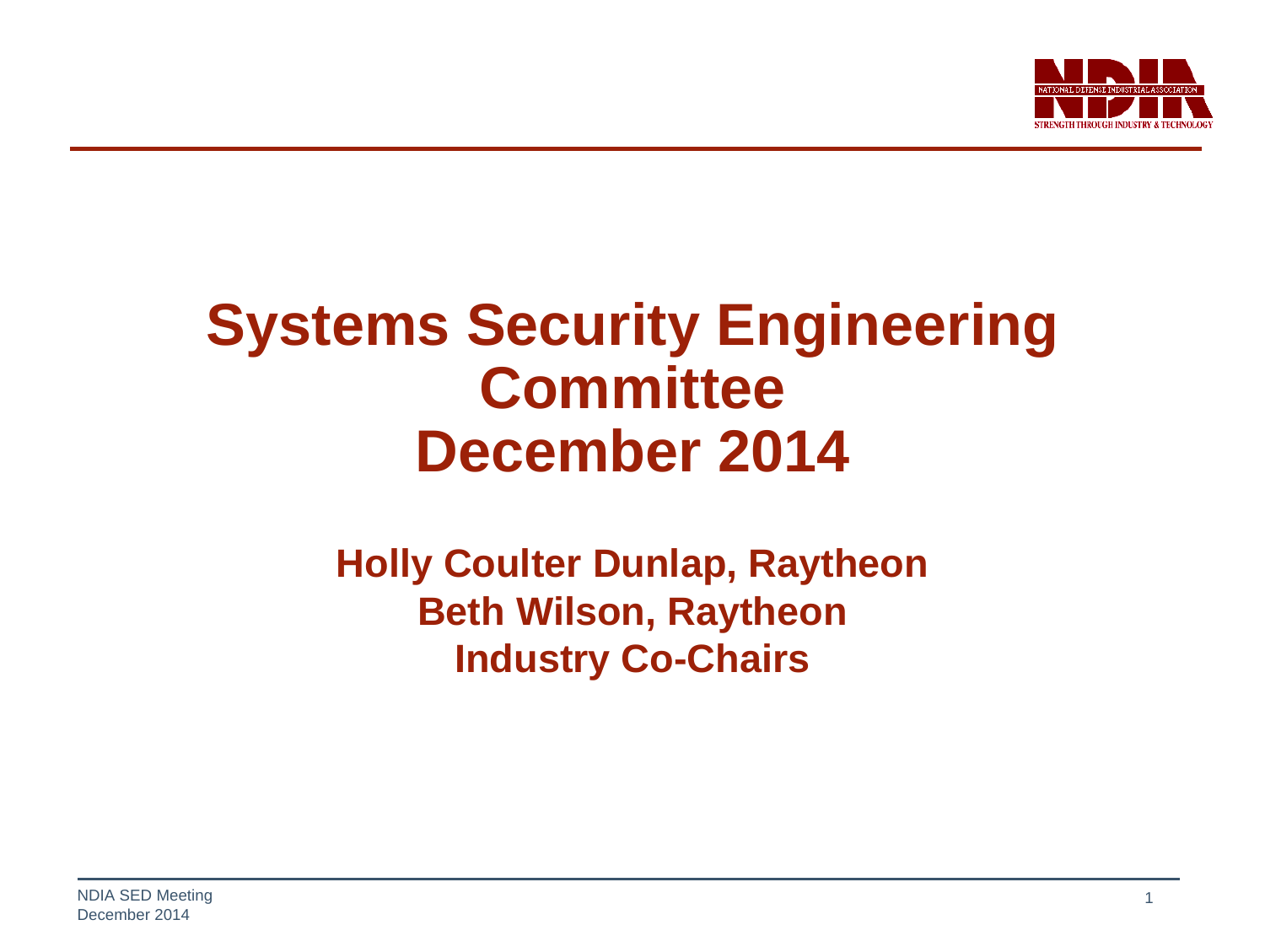## **Summary of SSE Committee 2014 Achievements, Current Efforts, & Plans**



|                                        | <b>Topic</b>                                                    | <b>Activity</b>                                                                                                                                                                                                                                                                                              |
|----------------------------------------|-----------------------------------------------------------------|--------------------------------------------------------------------------------------------------------------------------------------------------------------------------------------------------------------------------------------------------------------------------------------------------------------|
| ш<br>$\boldsymbol{\omega}$<br>$\Omega$ | <b>PPP Workshop</b>                                             | Follow-on to 2012 Workshop scheduled May 19-22<br>Focus on Performance Metrics, Integration of security sub specialties, and<br>contracting SSE and DT&E.                                                                                                                                                    |
|                                        | <b>Industry perspective</b>                                     | Developing an industry perspective report on "Suggested Language to<br>Incorporate System Security Engineering for Trusted Systems and Networks<br>into Department of Defense Requests for Proposals; January 2014" 2<br>companies provided reports directly to OSD SE, Deputy for System Security<br>and PP |
|                                        | <b>INCOSE SSE</b>                                               | Collaboration with INCOSE SSE on NIST SP 800-160<br>Determined to be a valuable reference for both INCOSE & NDIA.                                                                                                                                                                                            |
|                                        | <b>INCOSE &amp; NDIA SSE</b><br><b>Education &amp; Training</b> | Testing framework and competency model using SSE                                                                                                                                                                                                                                                             |
|                                        | <b>Metrics Project</b>                                          | 1 Day Systems Security Metrics Workshop October 27th at NDIA facility in<br>Ballston, VA. Report anticipated Q1 CY2015<br>NEW                                                                                                                                                                                |
|                                        | PPP Workshop 2015??                                             | Level of interest in having a PPP Workshop???                                                                                                                                                                                                                                                                |
| $\Box$<br>Ш                            | <b>Systems of Systems</b>                                       | 2014: PPP leverage points in the SoS Wave Model                                                                                                                                                                                                                                                              |
|                                        | <b>Developmental Test and</b><br><b>Evaluation</b>              | 2014: Cyber testing guidelines connections to Program Protection Planning (after<br>PPP workshop and DT&E cyber testing guidelines project completion)                                                                                                                                                       |

**Completed Current Proposed**

NDIA SED Meeting December 2014